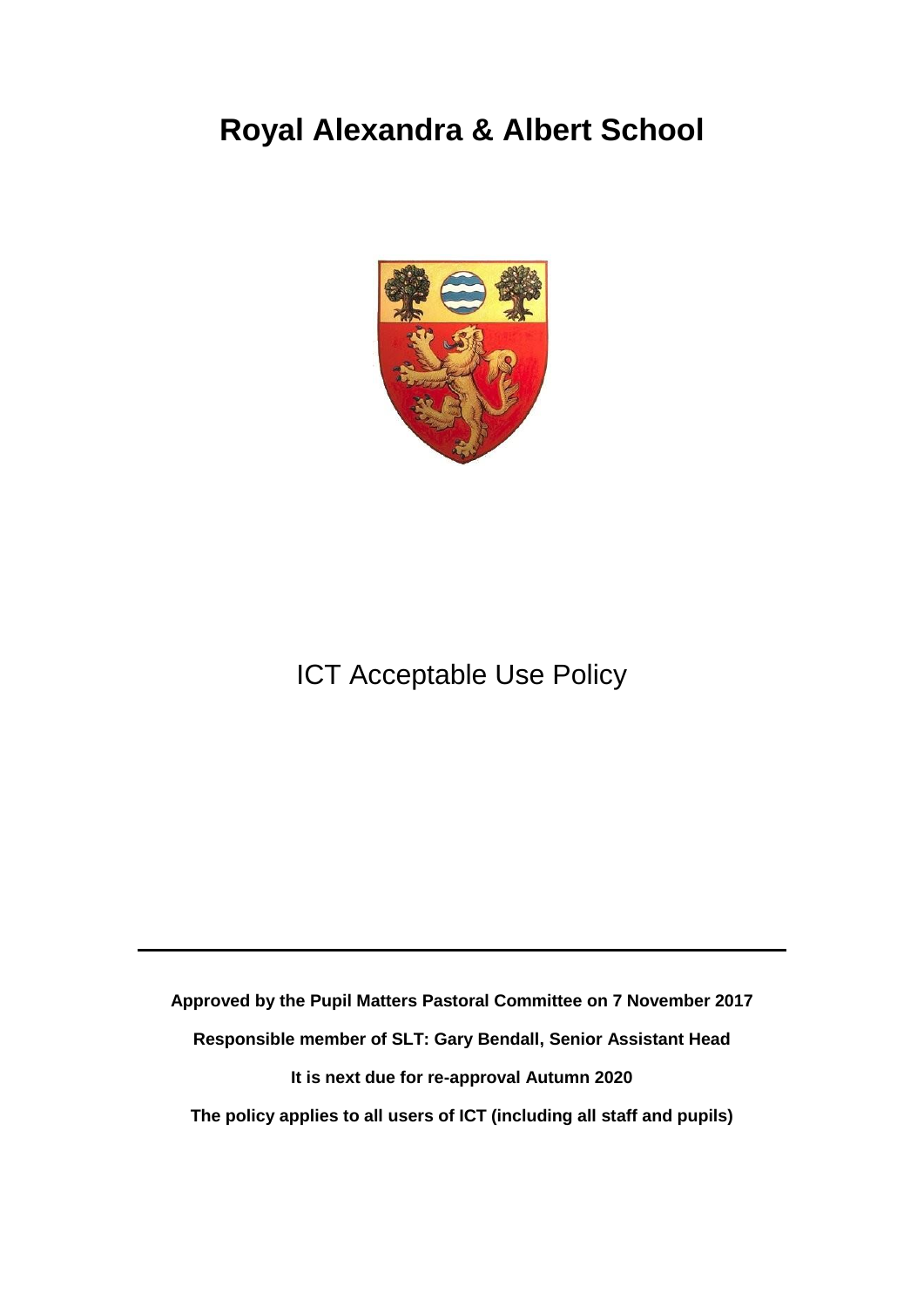## **ROYAL ALEXANDRA AND ALBERT SCHOOL**

## **ICT ACCEPTABLE USE POLICY**

1.1 It is appropriate for people to be allowed a great deal of freedom in using ICT for study, work and leisure. With freedom comes responsibility. The RAAS cannot control what people, all over the world, make available on the Internet and a small proportion of the material which it is possible to access is not acceptable in school, while other material must be treated with great sensitivity and care.

1.2 Exactly the same standards apply to electronic material, as to material in any other form. If material is considered to be unacceptable by the school when presented in a book, magazine, video, audio tape or spoken form, then it is not acceptable on the ICT network.

- 1.3 We expect **ALL** ICT users to take responsibility in the following ways:
	- 1. Not to access or even try to access any material which is:
	- Violent or that which glorifies violence
	- Criminal, terrorist or glorified criminal activity (including drug abuse)
	- Racist or designed to incite racial hatred
	- Designed to incite religious hatred
	- Of extreme political opinion which is intended to incite radical behaviour
	- Pornographic or with otherwise unsuitable sexual content
	- Crude, profane or with otherwise unsuitable language
	- Blasphemous or mocking of religious and moral beliefs and values
	- Offensive in the normal context of a Christian school
	- In breach of the law, including copyright law, data protection, and computer misuse
	- The property of other users of ICT systems and which they do not have explicit permission to use
	- 2. Not to search for, or use websites that bypass the school's Internet filtering
	- 3. Not to access social networking sites during normal working hours, lessons or during prep time.
	- 4. Not to download or even try to download any software without the explicit permission of a member of the ICT systems support department
	- 5. Not to attempt to install unauthorised and unlicensed software
	- 6. To be extremely cautious about revealing any personal details and never to reveal a home address or mobile telephone number, on social networking sites or e-mails to strangers
	- 7. Not to use other people's user ID or password, even with their permission
	- 8. Not to interfere with or cause malicious damage to the ICT resources and facilities
	- 9. To report any breach (deliberate or accidental) of this policy to the Head of IT Services immediately